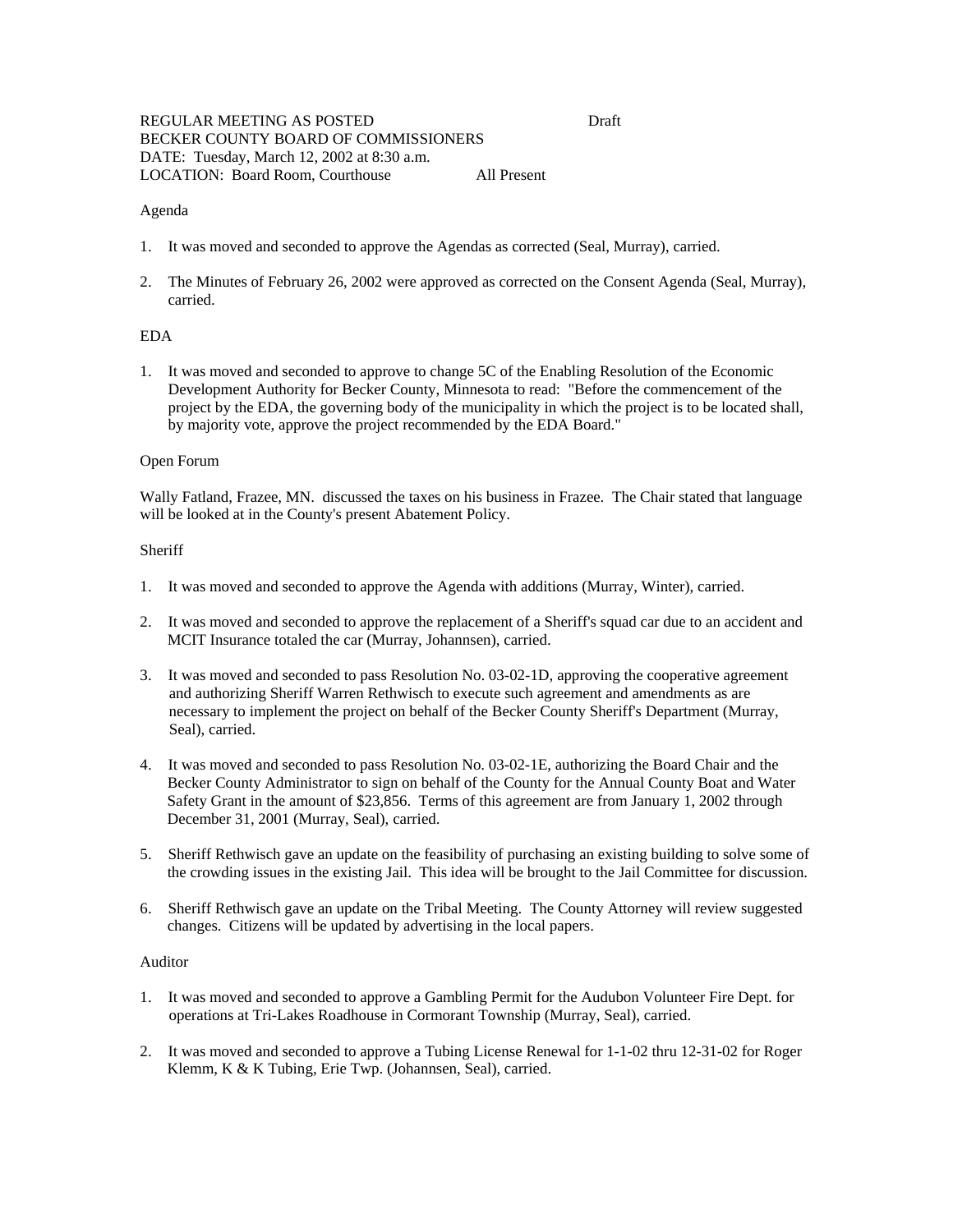### Finance

- 1. It was moved and seconded to concur with the Finance Committee to approve the requests from the EDA Office to 1) Purchase a computer for the Finance Person in the amount of \$1,811; 2) Purchase of Lindsey Software Upgrade for \$615; 3) Kim Bromling attending the Public Housing Occupancy Seminar in Minneapolis in the amount of \$680 (Murray, Seal), carried.
- 2. It was moved and seconded to approve the Highway Department's request to use Reserve Funding in the amount of \$62,000 to purchase a Bi-Directional Tractor and a Used Backhoe (Murray, Winter), carried.
- 3. It was moved and seconded to approve the Treasurer's request for a Computer in the amount of \$1,811 (Murray, Seal), carried.
- 4. It was moved and seconded to approve the Claims (Murray, Seal), carried.

# Finance Officer

1. Al Roder, County Administrator, gave a presentation on the Finance Officer Position.

# Highway

- 1. The Board congratulated Highway Employees on receiving the 2002 Work-Zone Safety Award for the excellent job they do for safety.
- 2. It was moved and seconded to pass Resolution No. DOH03-02-25, authorizing the County Engineer to advertise for a Secretary/Receptionist position due to a resignation, not to exceed 32 hours (Murray, Seal), carried.
- 3. It was moved and seconded to pass Resolution No. DOH03-02-22, authorizing the purchase of a Used JD SG Tractor Backhoe in the amount of \$38,090 (winter, Murray), carried.
- 4. It was moved and seconded to pass Resolution No. DOH02-02-23, authorizing the purchase of a 50- Ton Lowboy Trailer from the State Bid at \$26,701, low bid from Trail-eze, after a trade in allowance of \$13,500 (Winter, Seal), carried. Murray voting nay.
- 5. It was moved and seconded to pass Resolution No. DOH03-02-26, to authorize the County Engineer to Purchase by use of a 1-year lease with option to buy a (1) Bi-Directional Tractor Loader. John Okeson will research the best plan (Winter, Murray), carried. Johannsen, Engebretson voting nay.

### NRM

- 1. It was moved and seconded to remove Resolution NRM 02-02-01 from the table; see, Board Minutes of February 26, 2002 (Murray, Winter), carried.
- 2. It was moved and seconded to deny Resolution NRM 02-02-01, support for a change to MN Stat. 282.04 (Johannsen, Winter), carried. Engebretson voting nay.

### Human Services

- 1. It was moved and seconded to approve the Agenda as presented (Seal, Johannsen), carried.
- 2. The Transit Claims were approved on the Consent Agenda (Seal, Murray), carried.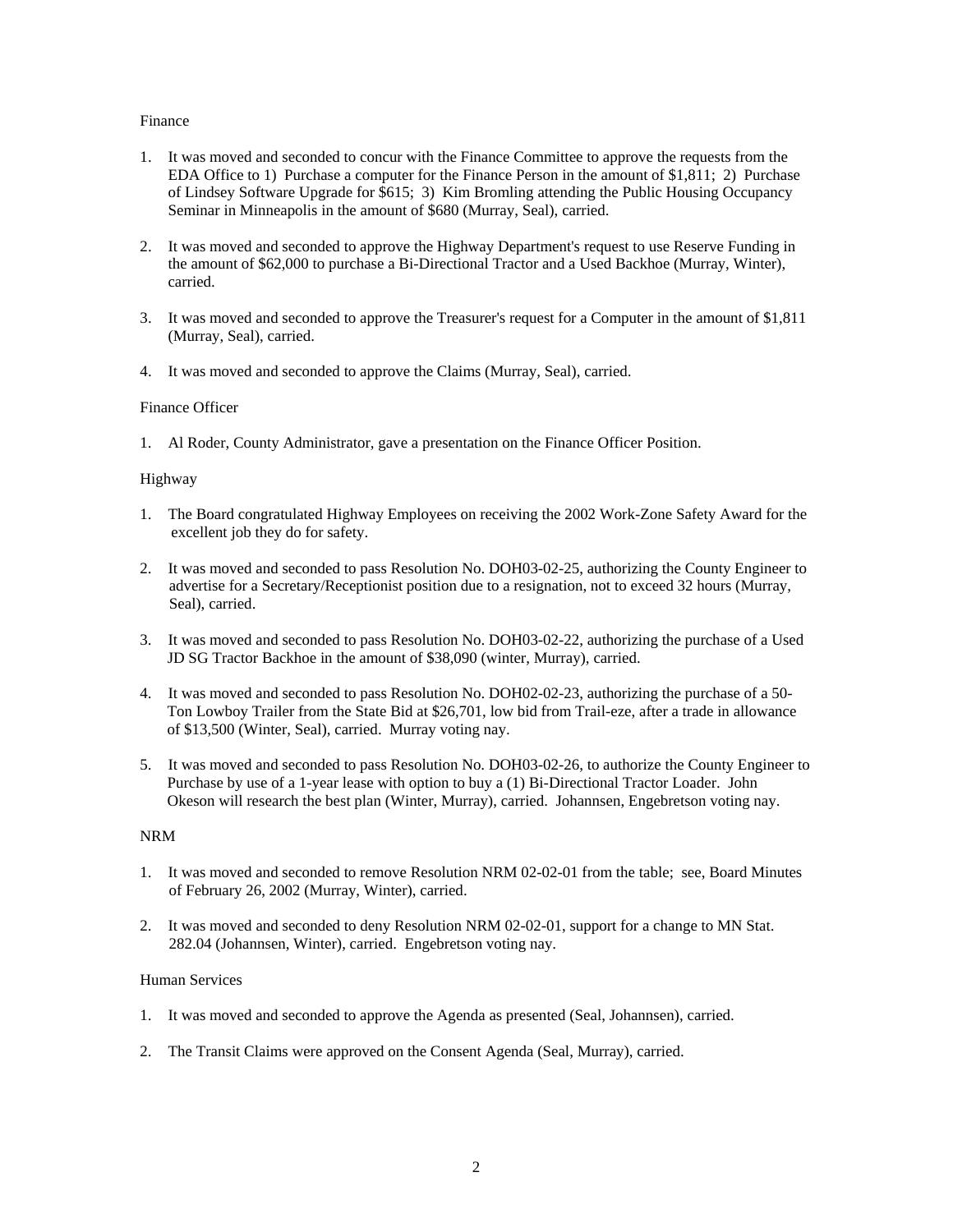3. It was moved and seconded to approve the following Purchase of Service Contracts (Seal, Murray), carried.

Adult Foster home with Delores Ladwid Case Management with Meridian Services, Inc. Children's Mental Health Services Coordinator with Aging with Emmanuel Nursing

- 4. Don Janes presented a Chemical Dependency Report.
- 5. It was moved and seconded to approve the Human Services Claims (Seal, Murray), carried.
- 6. It was moved and seconded to accept the Family Services, Adult Services and Probation Placement Reports (Johannsen, Murray), carried.

#### Environmental Services

- 1. It was moved and seconded to pass Resolution No. 03-02-1B, declaring May 13 to May 18, 2002 to be Anmesty Week at the Becker County Transfer Station, where citizens may bring the following residential items for no charge: 10 passenger car tires per household for the week (tires with rims count double); Major "white" appliances (stoves, microwave ovens, refrigerators, freezers, washers, dryers, dish washers, hot water heaters); 10 box springs and mattresses per household for the week (Seal, Murray), carried.
- 2. It was moved and seconded to pass Resolution No. 03-02-1C, declaring the following schedule of hours for the Becker County transfer Station: Monday - 8:00 a.m. to 6:00 p.m.; Tuesday - 8:00 a.m. to 4:30 p.m.; Wednesday - 8:00 a.m. to 4:30 p.m.; Thursday - 8:00 a.m. to 4:30 p.m.; Friday - 8:00 a.m. to 6:00 p.m.; Saturday - 8:00 a.m. to 12:00 noon; Household Hazardous Waste Facility - Detroit Lakes; Tuesday - Noon to 6:30 p.m.; Transfer Station: Wednesday - 8:00 a.m. to 4:30 p.m. (Murray, Seal), carried.
- 3. It was moved and seconded to pass Resolution No. 02-02-2A, resolving to make this a Negative Declaration that Grand View estates does not have the potential for significant environmental effects and that the impacts from the project are reasonable and expected (Seal, Johannsen), carried.

#### Citizens for Lawful Government

Several members of the Citizens for Lawful Government presented their concerns to the Board about the Cooperative Law Enforcement Agreement. Ken Pearson, President and spokesperson for the group gave the presentation, with Leonard Roy, Jr. presenting his findings and opinions. The group will send a letter to the County with a request for information from the Cooperative Law Enforcement Agreement between the White Earth Band of Chippewa Indians and Becker County, Minnesota."

### **Commissioners**

- 1. Reports & Correspondence:
	- a. NACo Conference, Commissioners Seal and Engebretson
- 2. Appointments:
	- a. It was moved and seconded to appoint Jon Thomsen to the West Central MN Housing Partnership Board (Murray, Winter), carried (Murray, Winter), carried.
- 3. It was moved and seconded to pass Resolution No. 03-02-1F, accepting the updates to the Becker County Fleet Policy (Winter, Murray), carried.